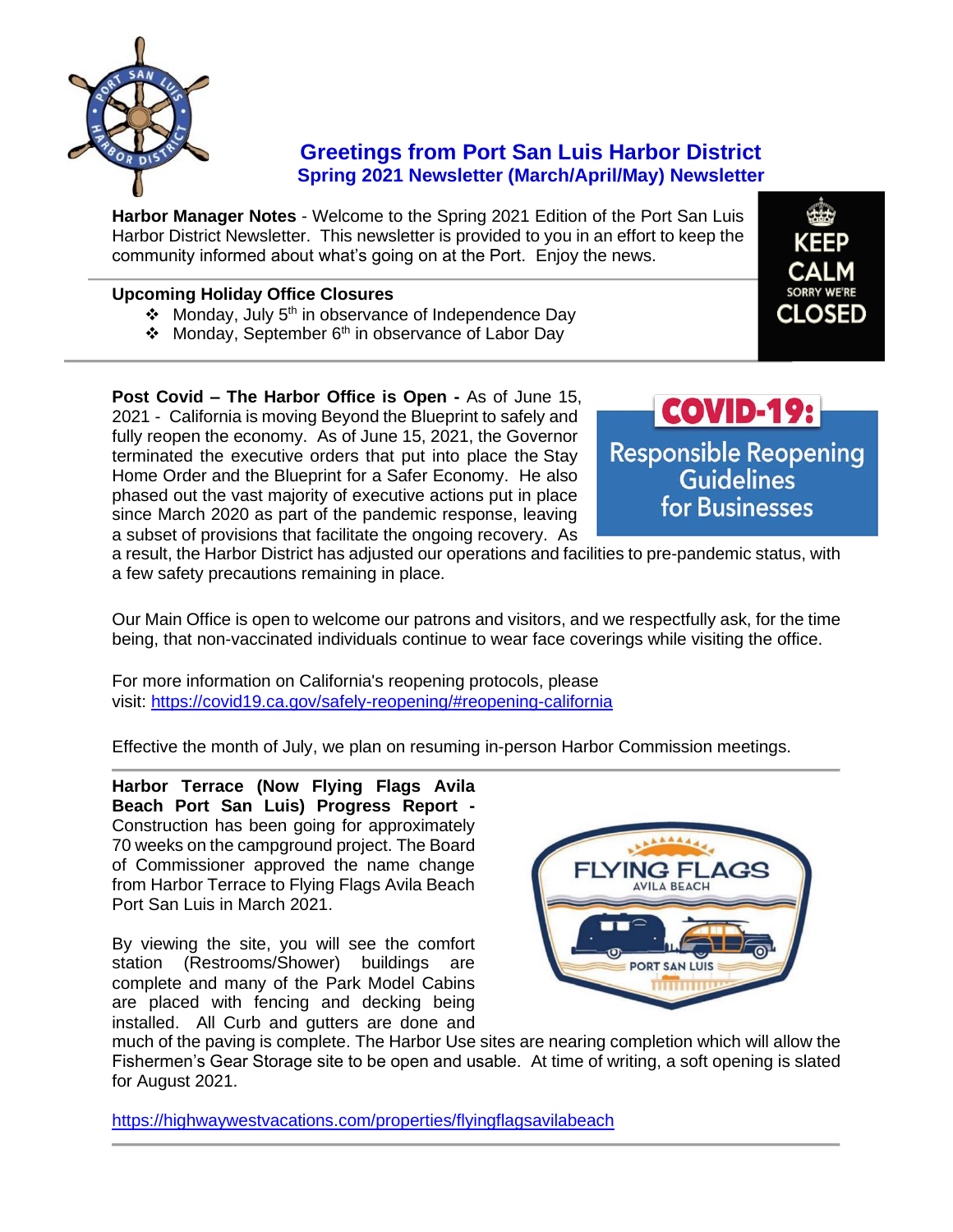### **Port San Luis Participates with Rideshare for the "Bike There" Program -** Port San Luis



Harbor District was one of the "Most Visited "Bike There" Locations during the *Bike There* program held on May 20-23. This program, offered by Rideshare, was an alternative to the popular "Bike to Work" program typically held. The program this year made accommodations for the COVID-19 pandemic and turned out to

be very successful. The Harbor District, along with our partners – Friends of the Octagon Barn, were the recipients of the perpetual trophy which is proudly displayed in the Harbor office. For more information about the *Bike There* program or to see more pictures of this event, go to [www.rideshare.org.](http://www.rideshare.org/)





**Action from the March 23, 2021, Commission Meeting -** The agenda and staff reports can be found here:

[https://www.portsanluis.com/AgendaCenter/ViewFile/Agenda/\\_03232021-473](https://www.portsanluis.com/AgendaCenter/ViewFile/Agenda/_03232021-473)

**Closed Session** included 4 items:

- Pursuant to Government Code §54956.9(d)(2): Conference with Legal Counsel Anticipated Litigation. Number of potential cases: Two (2).
- Pursuant to Government §54956.9(a): Conference with legal counsel regarding the matter of Lowry v. Port of San Luis Harbor District.
- Pursuant to Government Code §54957.6: Conference with labor negotiators. Employee Organization: Service Employees International Union, Local 620.
- Pursuant to Government Code §54957.6: Conference with labor negotiators. Employee Organization: Port San Luis Harbor Patrol Officers Association.

**Open Session** included a Presentation on the Ralph M. Brown Act, 6 Consent items and 5 Discussion items; the discussion items were as follows:

- Consideration of Transfer of Ownership of Avila Beach Lifeguard Tower Murals: Approved.
- Consideration of Name Change for the Harbor Terrace Campground: Changed to Flying Flags Avila Beach Port San Luis.
- Update on the Purchase and Relocation of Fishermen's Gear Storage Sea Trains: Direction provided.
- Public Hearing to Amend Code of Ordinances: Chapter 4 Fees, Tariffs and Other Charges and , 4.500 - Fee Schedule amended by adoption of Resolution No. 21-06.
- Consideration of a Sick Leave Donation/Catastrophic Leave Policy: No action taken.

**Action from the April 27, 2021, Commission Meeting -** The agenda and staff reports can be found here: https://www.portsanluis.com/AgendaCenter/ViewFile/Agenda/ 04272021-480

**Closed Session** included 5 items:

• Pursuant to Government Code §54956.9(d)(2): Conference with Legal Counsel – Anticipated Litigation. Number of potential cases: One (1).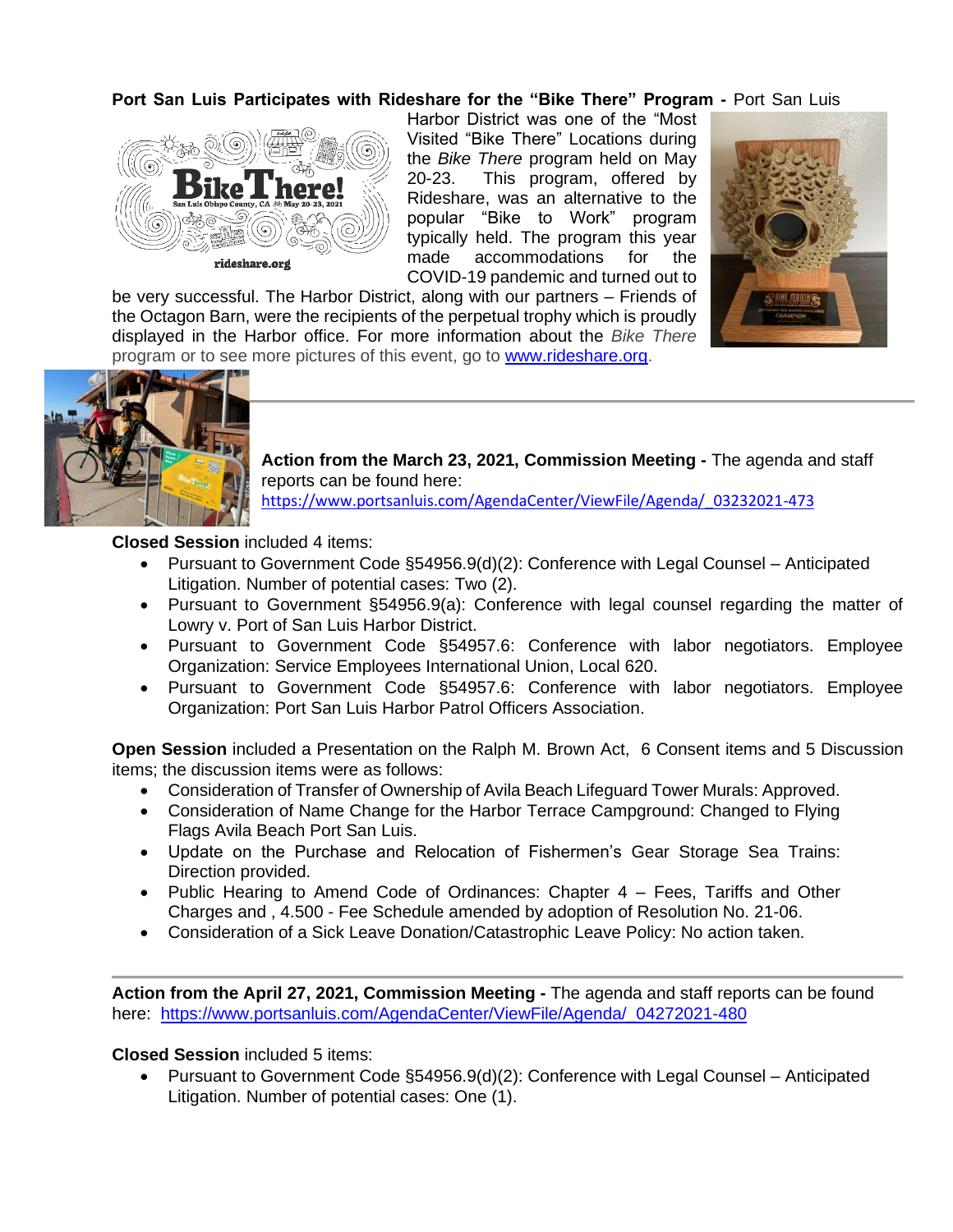- Pursuant to Government §54956.9(a): Conference with legal counsel regarding the matter of Lowry v. Port of San Luis Harbor District.
- Pursuant to Government Code §54956.9(e)(3): Conference with District Counsel regarding receipt of a claim pursuant to the Government Claims Act. Number of cases: one (1) Tort Claim
- Pursuant to Government Code §54957.6: Conference with labor negotiators. Employee Organization: Service Employees International Union, Local 620.



• Pursuant to Government Code §54957.6: Conference with labor negotiators. Employee Organization: Port San Luis Harbor Patrol Officers Association.

**Open Session** included 5 Consent items and 10 Discussion items; the discussion items were as follows:

- Public Hearing to Amend Fee Schedule: District Code of Ordinances, Chapter 4; Schedule of Fees, Tariffs and Other Charges Parking Fees - Harford Landing and Harford Pier] , Resolution 21-07 adopted and [Annual Review and CPI Increases], Resolution 21- 08 adopted.
- Public Hearing to Amend Chapters 1 and 20 of the District Code of Ordinances [C.O.O.]: Chapter 1 – General Provisions and Definitions and Chapter 20 – Vehicle Restrictions, Resolution 21-09 adopted.
- Workplace Investigation Scope of Work: No formal action taken.
- Fishermen's Gear Storage Seatrain Container Discussion: Review Options for Secondary and/or Stacked Unit; direction provided to staff.
- Port San Luis Policy Handbook, Chapter 3, Policy 3095 Internet, Email, and Electronic Communication Policy: Review the revised Policy 3095; Item tabled.
- Port San Luis Policy Handbook, Chapter 4, Policy 4011 Board/Staff Communications Policy: Approved.
- Port San Luis Policy Handbook, Chapter 5, Policy 5015 Virtual Meeting Policy: approved.
- HPPM Proposed Updates, Policy 309 Temporary Custody of Juveniles: Approved.
- HPPM Proposed Updates, Policy 310 Adult Abuse: Continued to a future meeting due to time constraints.
- HPPM Proposed Updates, Policy 314 Report Preparation: Continued to a future meeting due to time constraints.

**Action from the May 25, 2021, Commission Meeting -** The agenda and staff reports can be found here: https://www.portsanluis.com/AgendaCenter/ViewFile/Agenda/ 05252021-485



**Closed Session** included 5 items:

- Pursuant to Government Code §54956.9(d)(2): Conference with Legal Counsel – Anticipated Litigation. Number of potential cases: One (1).
- Pursuant to Government §54956.9(a): Conference with legal counsel regarding the matter of Lowry v. Port of San Luis Harbor District.
- Pursuant to Government Code §54957.6: Conference with labor negotiators. Employee Organization: Service Employees International Union, Local 620.
- Pursuant to Government §54956.8, Conference with Real Property Negotiators: Property: Harford Pier Lease Site commonly referred to as The Ice House. Under Negotiation: Price and Terms of Payment of Lease Agreement Extension.